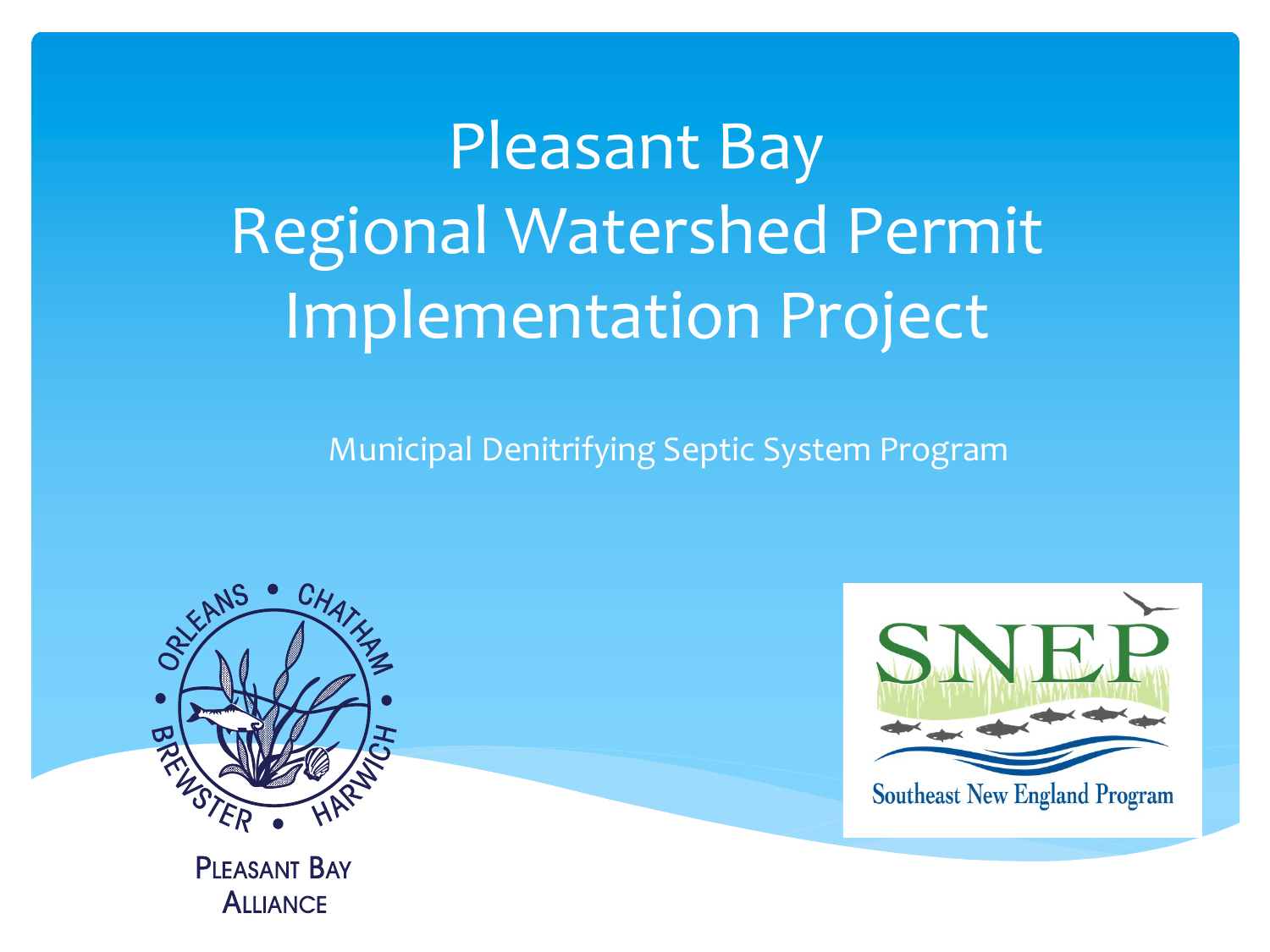### Pleasant Bay Watershed Permit

- \* Issued to Towns in 2018; 1st in Massachusetts
- \* 20-year renewable permit; 5-yr increments
- \* Benefits
	- \* Procedure for nitrogen reduction credits
	- \* MassDEP enforcement forbearance
	- \* Priority for State Revolving Funds (SRF)
	- \* Assurance for all watershed communities
- \* Watershed Permit Guide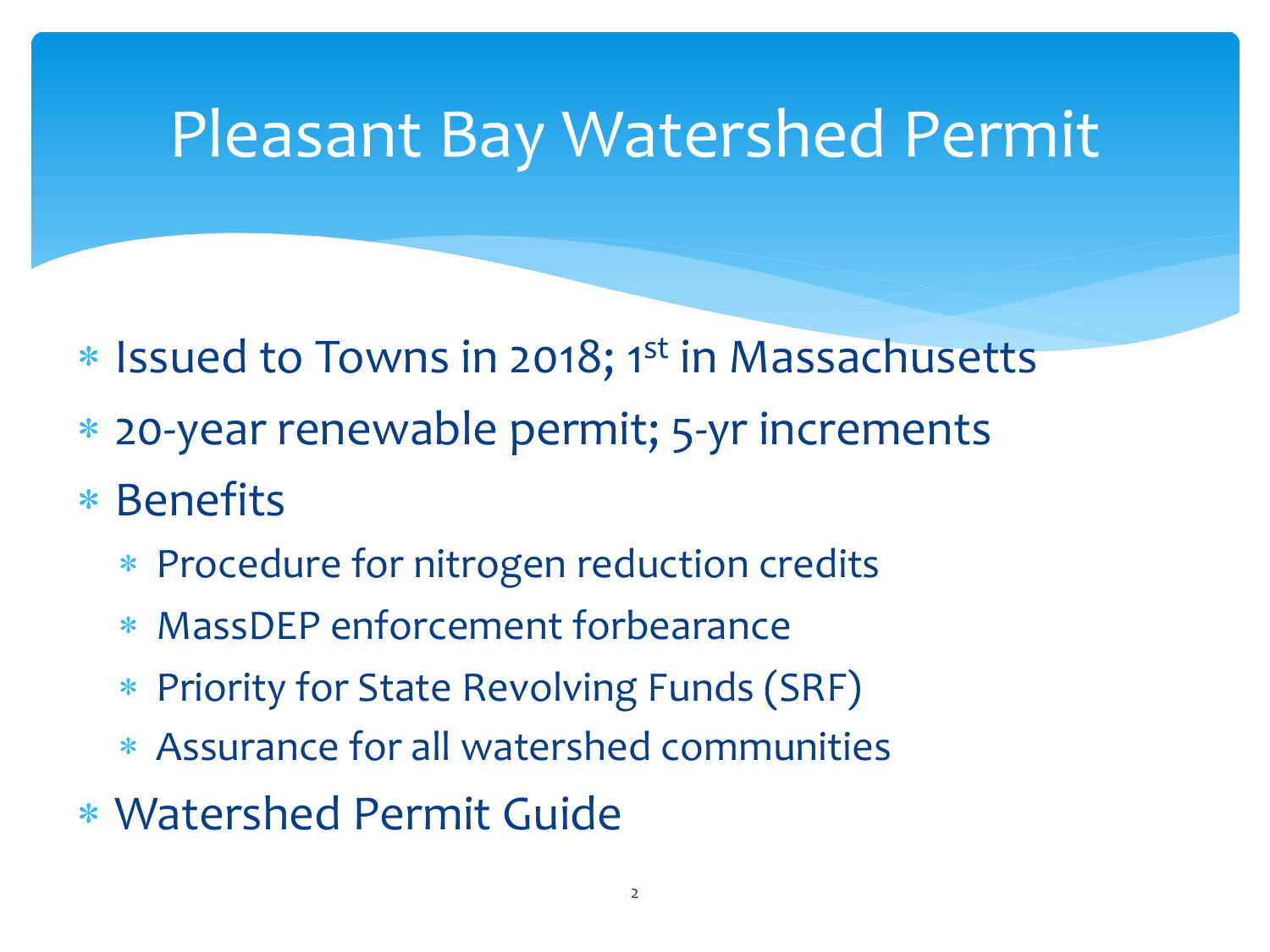Establishes Nitrogen Removal Responsibility

- \* Watershed-wide attenuated N load removal need to meet TMDLs = 17,700 kg/yr (100%)
- \* Removal requirements by Town:
	- \* Brewster— 2,300 kg/yr *(13%)*
	- \* Chatham— 4,100 kg/yr *(23%)*
	- \* Harwich— 4,400 kg/yr *(25%)*
	- \* Orleans— 6,900 kg/yr *(39%)*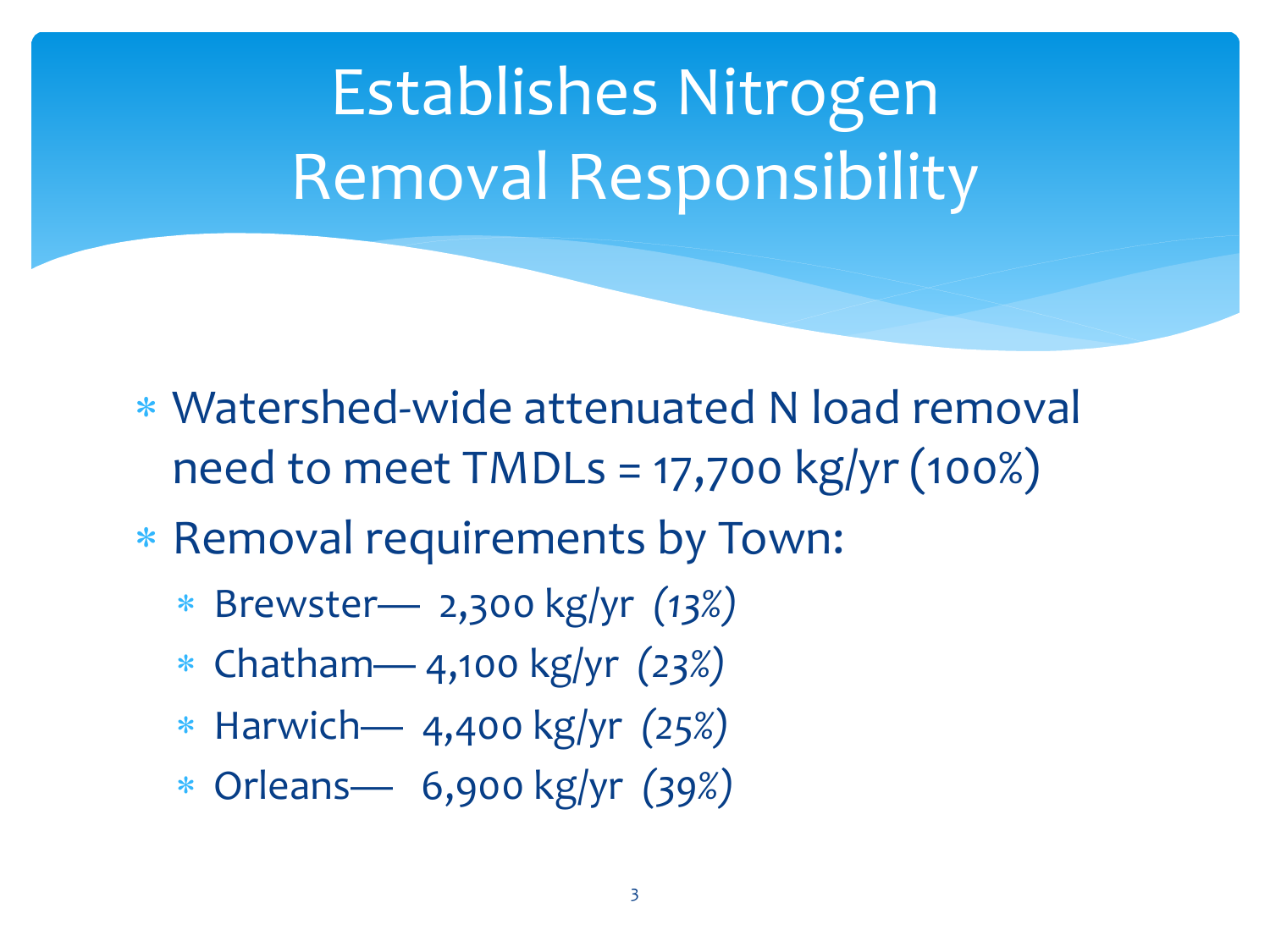#### SNEP-Funded Implementation

#### \* Municipal Denitrifying Septic System Program

- \* Pleasant Bay Alliance
- \* Town of Brewster
- \* Horsley Witten Group
- \* Barnstable County Health & Environment Department
- \* Wright-Pierce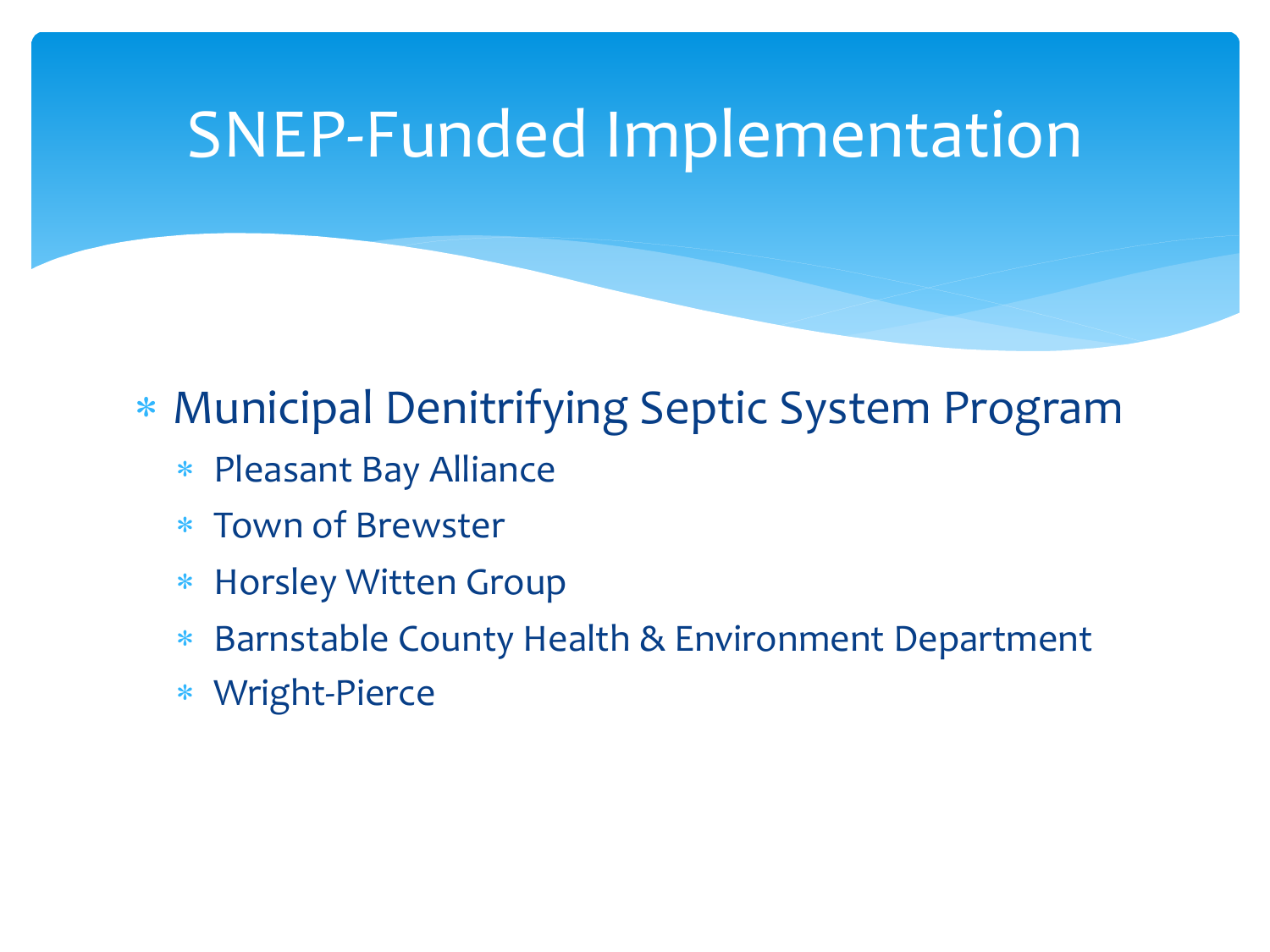- 1. Quantify N reduction needed from I/A systems \* 12 mg/L selected – 960 kg/yr reduction
- 2. Identify Technologies to Achieve 12 mg/l Reduction
	- No systems with full approval available at the time (2020)
	- \* 2 provisionally approved systems; other commercially available or experimental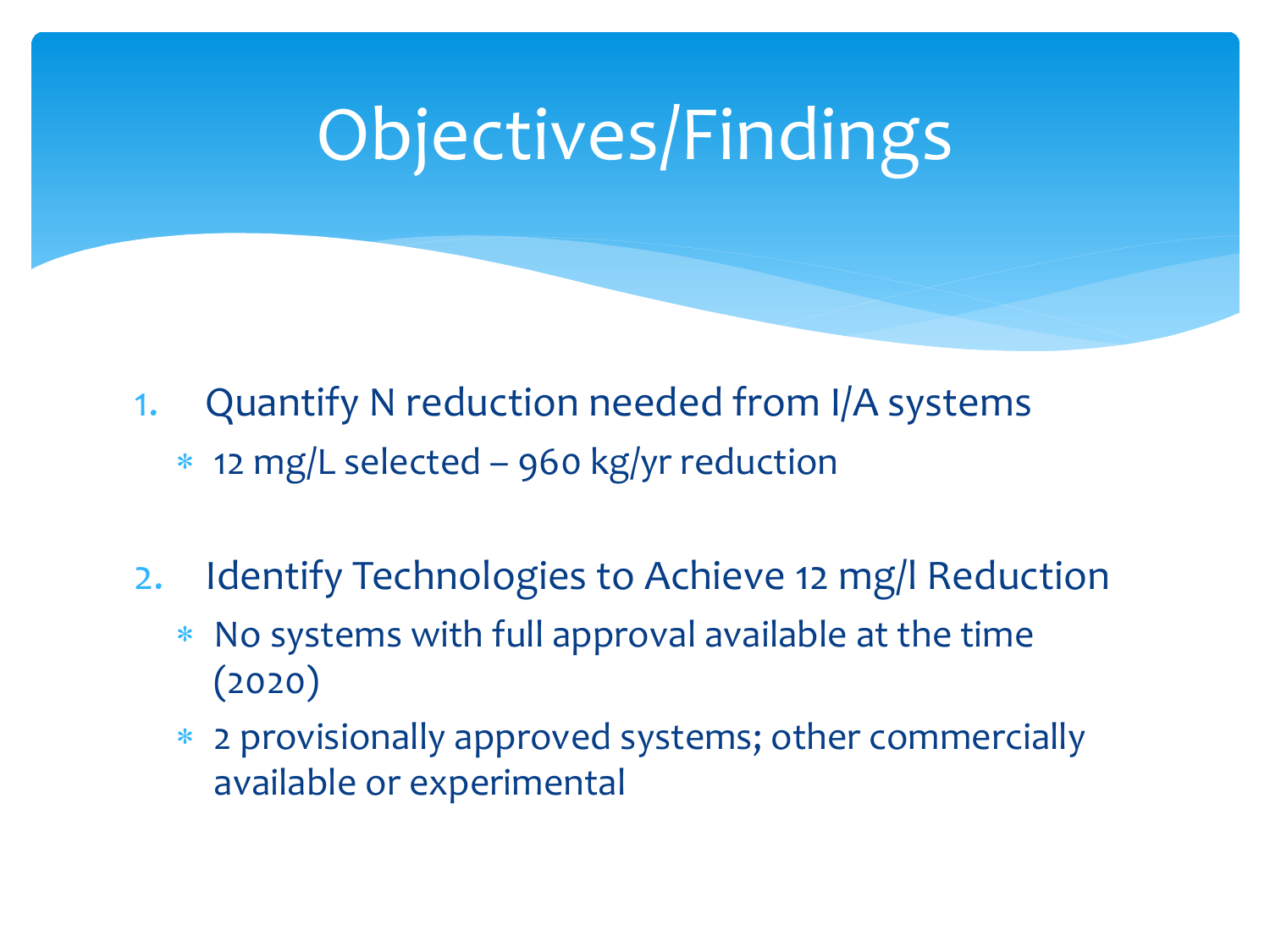- 3. Understand MassDEP O&M Requirements
	- \* Municipal use of I/A systems for TMDL compliance requires municipal oversight of O&M
	- \* Rigorous monitoring and inspections
	- \* More frequent inspections required for systems w/o general use approval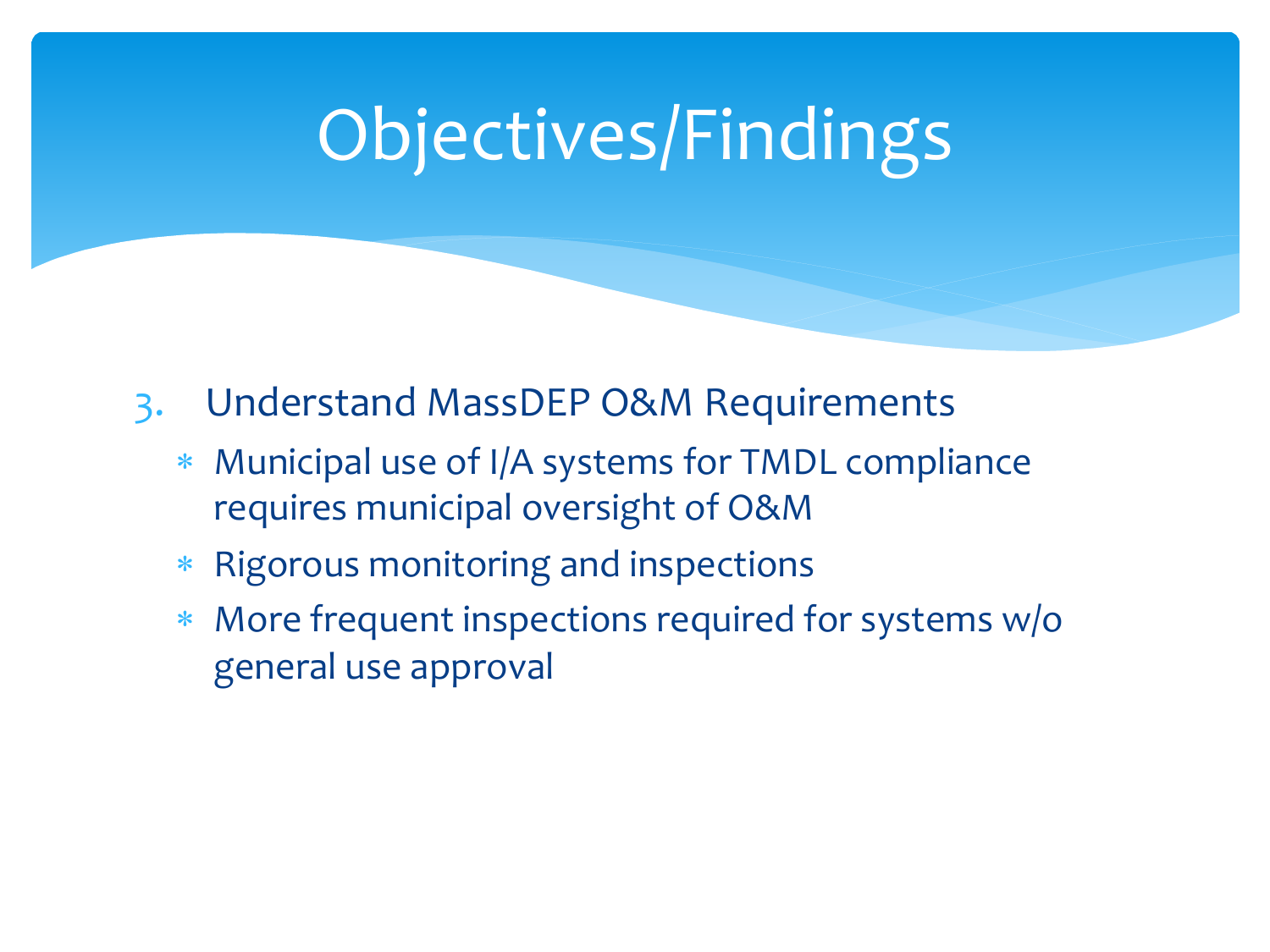#### 4. Estimate Costs

- \* "Base case" estimate for fully approved systems:
	- \* Capital cost \$33,900
	- \* O&M cost \$ 2,360 per year (avg over 20 years)
- \* Program costs driven by (1) availability of technologies that meet required level of N reduction; (2) need for robust inspection & monitoring.
- \* SRF funds may be available pending MassDEP guidance.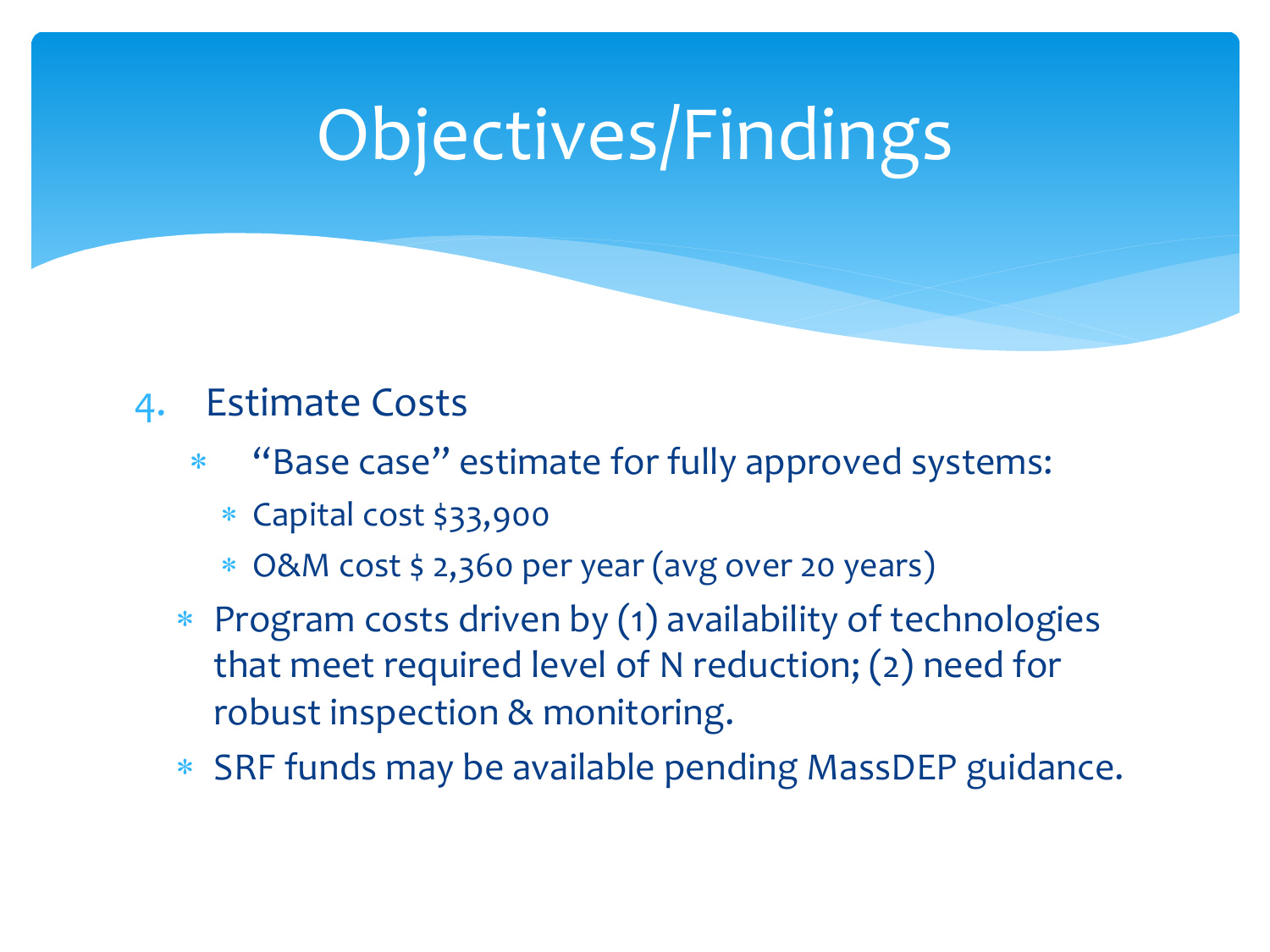- 5. Recommended Regulatory Structure:
	- \* Bylaw by Town Meeting vote (provides town-wide approval of program)
	- \* Implementing regulation by Board of Health vote (provides flexibility to adapt rules to reflect changing conditions)